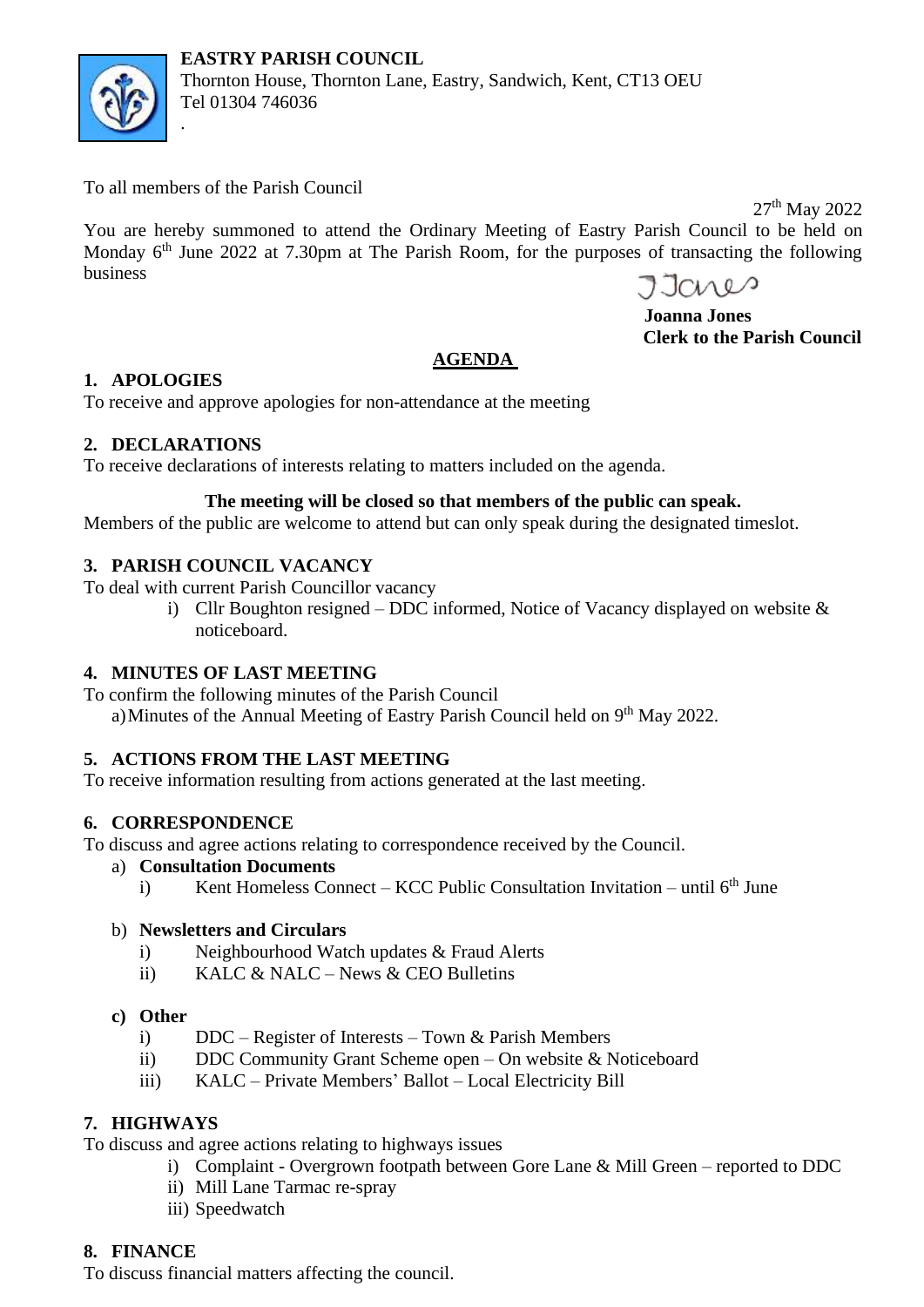- a) Year End Accounts 2021/22 Independent Auditors Report
- b) Audit Form Section 1

i)Consider the findings of the review by the members meeting as a whole ii)Approve the Annual Governance Statement by resolution in advance of approving the Accounting Statements.

c)Audit Form Section 2

i)Consider the Accounting Statements by the members meeting as a whole;

ii)Approve the Accounting Statements by resolution: and

iii)Ensure the Accounting Statements are signed and dated by the person presiding at the meeting at which the approval is given

 d)2022/23 Grants for organisations e)Everflow Water account – in credit £64.35

### **9. PAYMENTS**

To resolve the approval of payments presented at this meeting

### **10. FORTHCOMING EVENTS**

To discuss and agree actions relating to events

**a) Council Events**

 i)Coffee Morning ii)Queen's Platinum Jubilee Beacons 2nd June iii)Beating the Bounds

 iv)Church requests to use Green – 4,23,30 July - Clerk had advised events would need to be insured by the Church if permission was given to use Green.

### **b) Outside Events**

- i) KALC Training Events
- ii) DDC Prospective Councillor Evening  $-14<sup>th</sup>$  June 6pm Poster on website & noticeboard

### **11. POND AND PARADE**

To discuss matters relating to the Pond, Parade and area behind the bus shelter.

- **a)** Pond still awaiting proposal from Church Commissioners
- **b)** Parade Planter Water Leak Archers Low have removed plants for safe keeping
- **c)** Defibrillator at Village Hall now registered with The Circuit

### **12. ALLOTMENTS**

To discuss matters raised about the Allotments

### **13. LEISURE FIELDS**

To discuss matters relating to the Councils leisure fields and amenities, to receive correspondence relating to leisure fields.

**a) Gun Park**

### **b) Play Area Improvements**

### **13. CHURCHYARD AND CEMETERY**

To discuss and agree action on matters relating to land controlled by the Council in and around Church Street.

#### **a) Churchyard & Cemetery**

i)Cemetery extension – Awaiting Church Commissioner proposal

### **b)Recreation Ground**

i)Tree works

### **c)Bowling Green & Parish Room**

i)Parish Room – Lady's toilet taps replaced & electrical improvement work complete